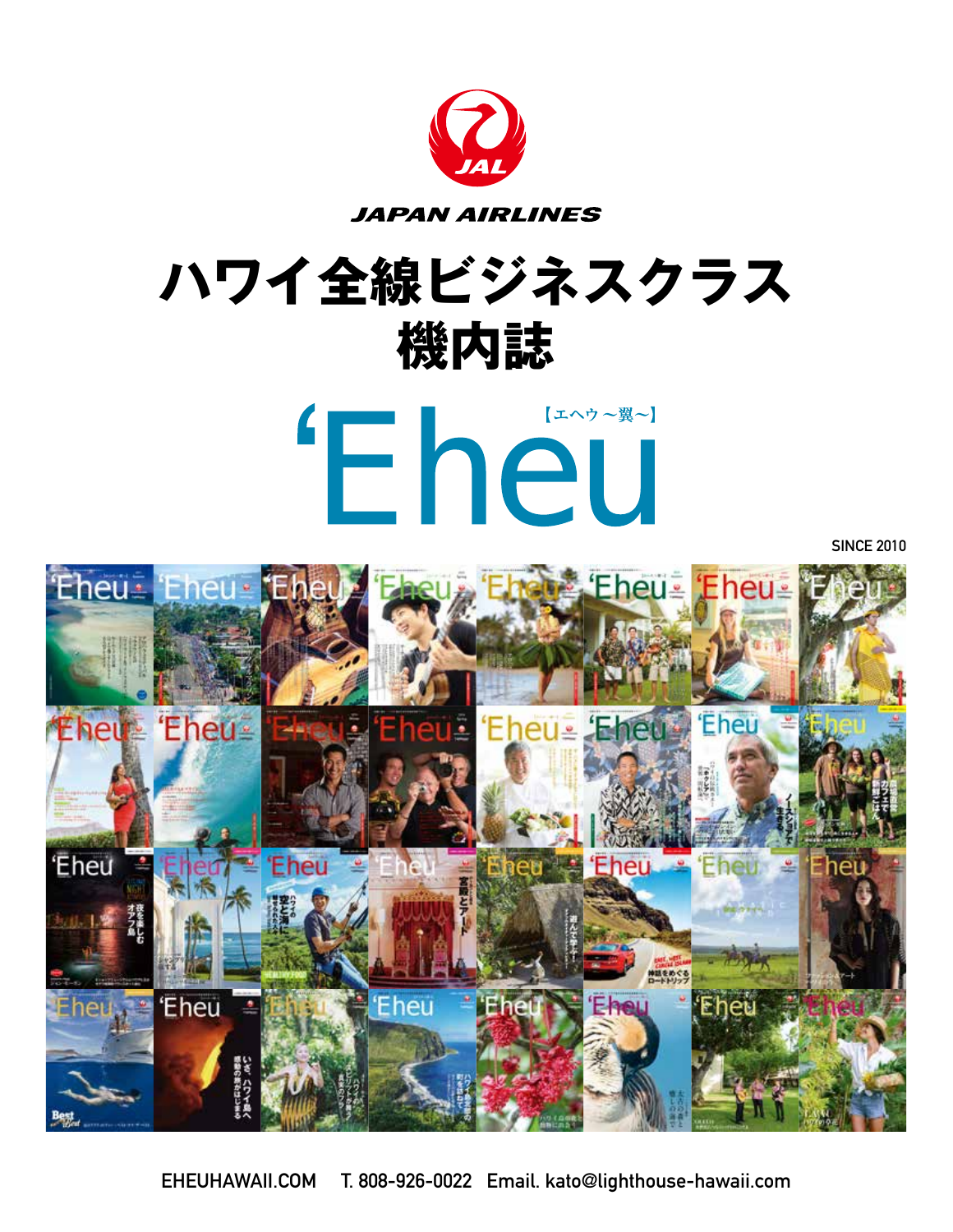## **ハワイ線最大のシェアを誇る日本航空 (日本⇆ハワイ便)機内にて 配布されるハワイ発のマガジン。**

**日本航空は、ホノルルに訪れる日本人観光客の 半数以上が利用するハワイ路線の主要航空会社です。 2017 年 9 月には、成田とハワイ島コナを結ぶ直行便が復活、毎日運行しています。 そのビジネスクラスを利用する富裕層読者を意識したリッチなコンテンツを中心に、 ハワイ現地発信ならではの深みのある情報を 各ジャンルにわたり掲載します。**

## ●発行 季刊 (1月、4月、7月、10月)

| 発行部数 | 部                                                                                                                                                                                          |
|------|--------------------------------------------------------------------------------------------------------------------------------------------------------------------------------------------|
|      | 閲覧人数 つくりののの人                                                                                                                                                                               |
| ■形態  | レターサイズ (8.25×10.875 inch)                                                                                                                                                                  |
| ■対象  | ビジネス・クラス搭乗者全員                                                                                                                                                                              |
|      | (旧ファーストクラスを含む全利用者)                                                                                                                                                                         |
| 配布網  | 機内 成田→コナ、成田→ホノルル、関西→ホノルル、                                                                                                                                                                  |
|      | 中部→ホノルルの各ビジネス・クラス                                                                                                                                                                          |
|      | 日本内国際線の全サクラ・ラウンジ:                                                                                                                                                                          |
|      | (札幌、羽田、成田、中部、関西、福岡、沖縄)                                                                                                                                                                     |
|      | ジャルパック顧客のうち富裕層顧客 約3000人                                                                                                                                                                    |
|      | ハワイ州観光局日本オフィス                                                                                                                                                                              |
|      | JALグループ・ネットワークでの富裕層向け配布展開                                                                                                                                                                  |
|      | 日本内各JAL営業所                                                                                                                                                                                 |
|      | ハワイ・ラグジュアリーホテル: HALEKULANI, PACIFIC BEACH HOTEL,<br>WAIKIKI BEACH MARRIOT, HAWAII PRINCE HOTEL, HILTON HAWAIIAN VILLAGE,<br>SHERATON WAIKIKI, MOANA SURFRIDER HOTEL, HYATT REGENCY WAIKIKI |
|      | オアフ島主要ゴルフ場                                                                                                                                                                                 |
|      | ジャルパック全アロハ・ラウンジ                                                                                                                                                                            |
|      | JTBラウンジ、HIS Lea Leaラウンジ                                                                                                                                                                    |
|      | ワタベ・ウェディングなどを利用のハネムーン客                                                                                                                                                                     |
|      | 日本内ハワイアン・レストランやフラ関係の店など400カ所以上                                                                                                                                                             |

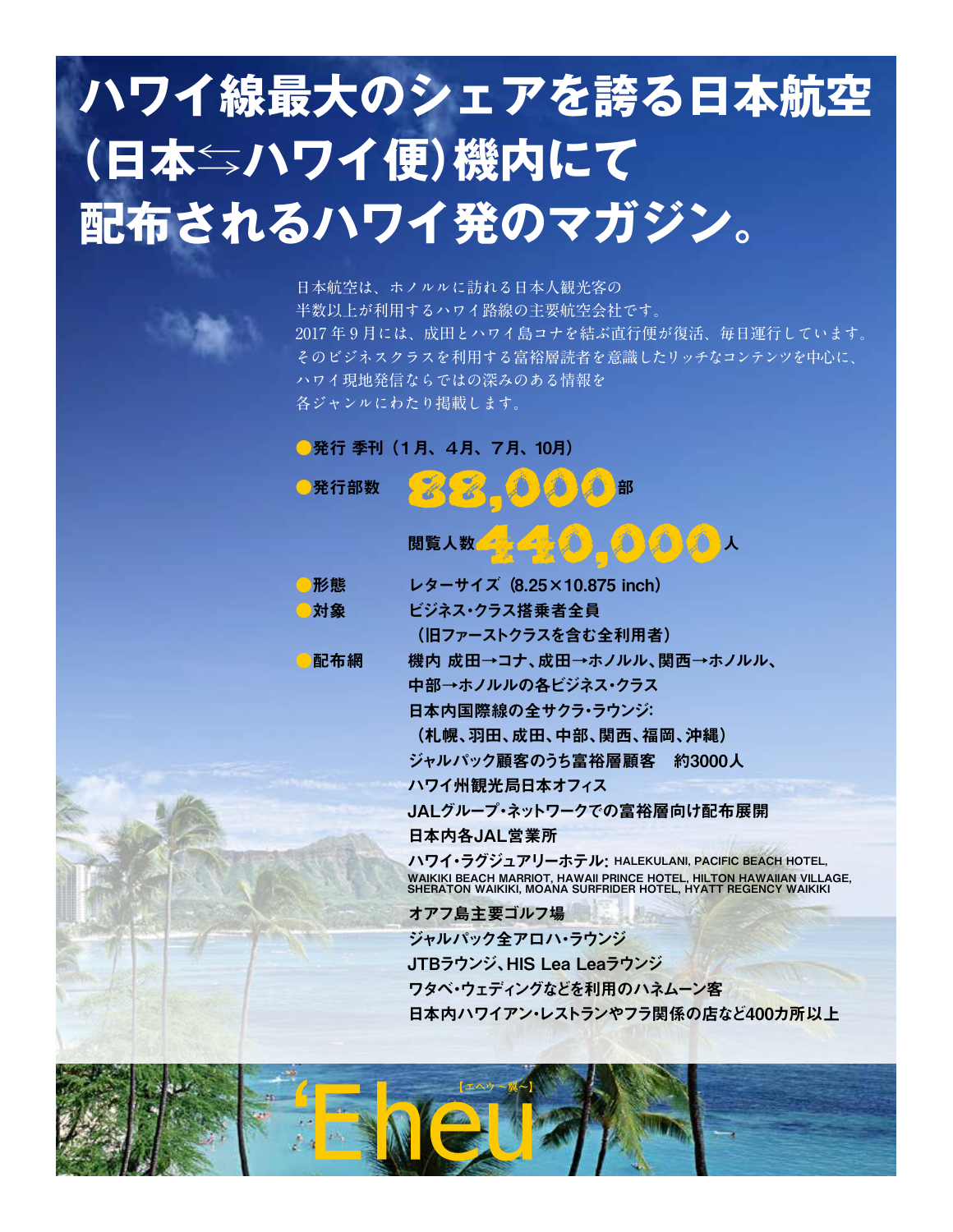## 'Eheu **ハワイでの旅をもっと豊かにする 人、自然、食、文化にフォーカス**

**ハワイの文化を知る/ハワイの自然に触れる/ハワイの歴史を学ぶ/ハワイで遊ぶ ハワイの今を知るアート・ファッション・ニュース/スペシャルダイニング/大人のグルメガイド ラグジュアリーホテルシリーズ/著名人インタビュー:日本から見るハワイ、ハワイから見える日本 ハワイの道から辿るヒストリー/旬のハワイアンミュージック/おすすめ観光スポットエッセイ/カマアイナになった日本人 ハワイ各島イベントカレンダー/ハワイ不動産トピックス/スポーツ・ショッピング・アグリカルチャー 他**



**ART**